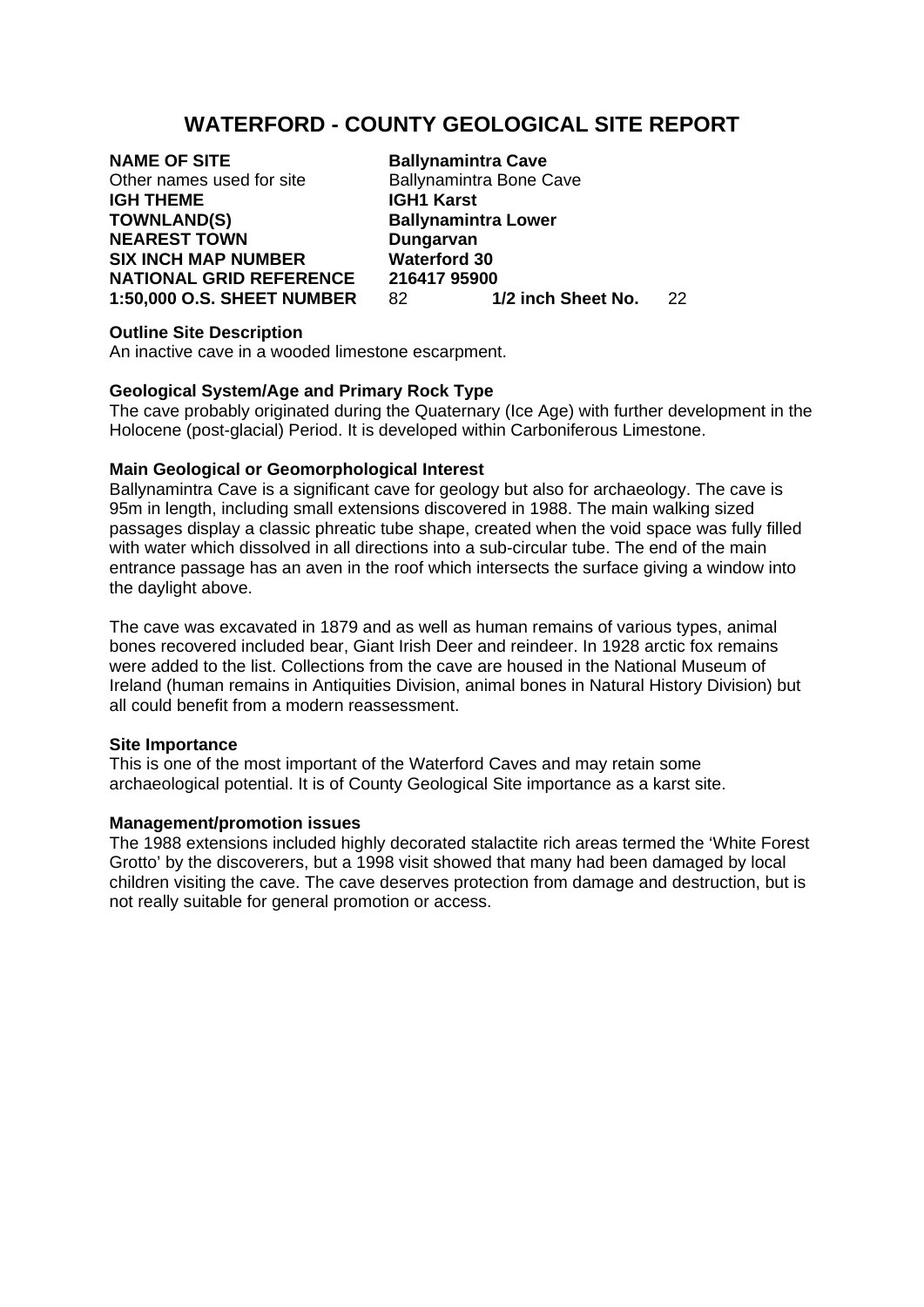

The phreatic tube forming the entrance to Ballynamintra Cave.



Ballynamintra Cave is towards the right hand side within the wooded scarp.



Ballynamintra Cave: open aven inside (left) and entrance (right).